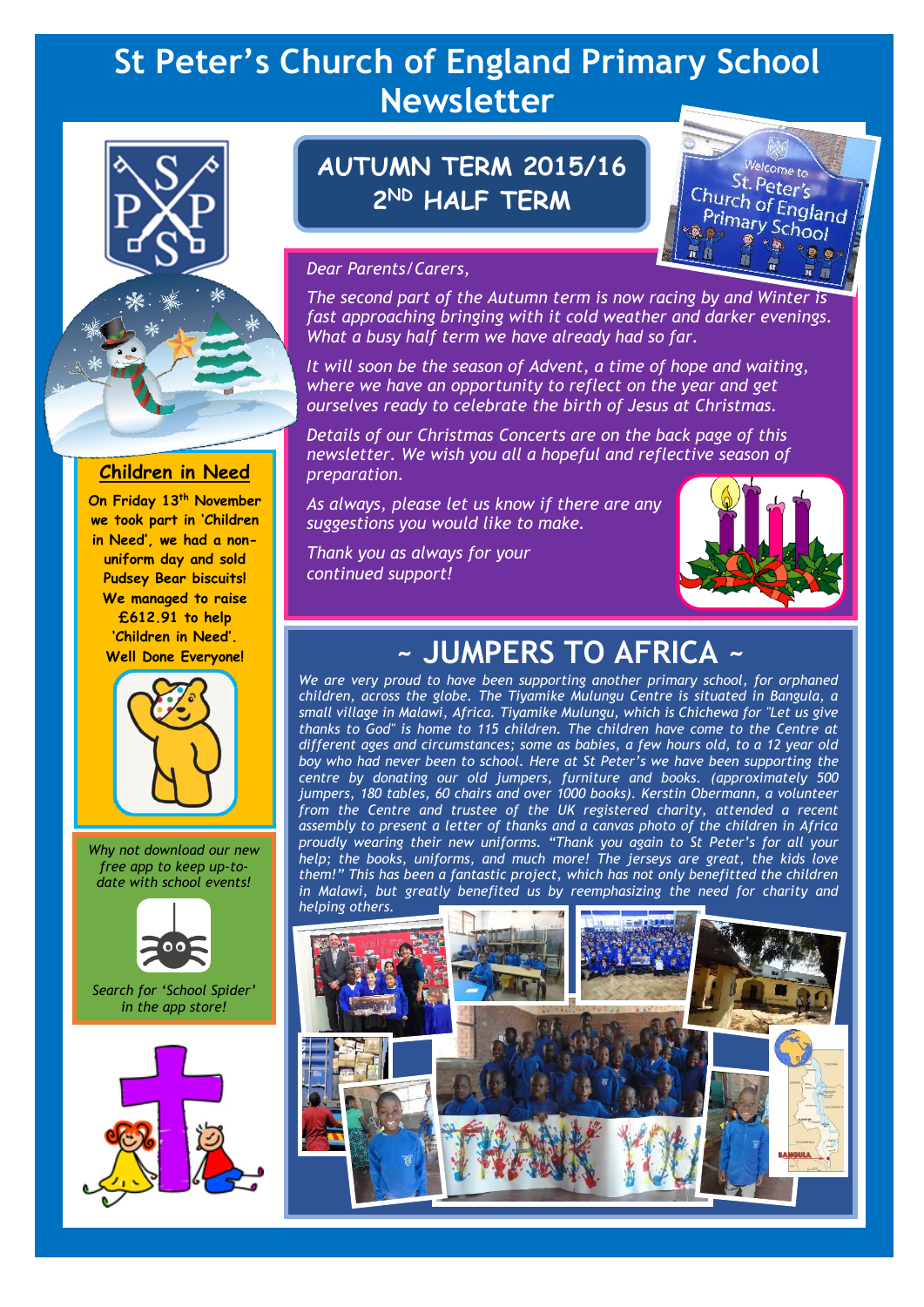### **Page 2 of 4** *Year Group News* **<b>School Newsletter**

#### **Nursery News**

*It was lovely to have the chance to meet you on Parent's Evening and tell you about the amazing progress your child has made in their first term in Nursery. We have been really pleased how quickly the children have adapted to the change in routine whilst their classroom is being redecorated and want to say thank you to Reception children for making them so welcome. Hopefully we will be back in Nursery shortly and we will keep you informed via our weekly newsletter. Our theme this half term is Journeys and we are basing our ideas around a book by Oliver Jeffers called ' Lost and Found' which is about a young boy who finds a penguin on his doorstep. You could share this book if you have internet access by typing in title and author followed by YouTube. Our focus in phonics this term will to continue to encourage the children to listen carefully to sounds in the environment. We are so proud of the progress the children have made in phonics, the majority of the class can now sound out the first sounds and do the corresponding actions. We recently held our Superhero Week. The children chose a name for their superheroes, made masks to hide their secret identity and dressed up as their favourite superhero. In RE this term the children will be learning about the festival of Hanukkah and will be getting ready to learn our song ready for the Nativity at Christmas.*



# **Reception News**



Welcome back to our second half term in Reception where we have lots of exciting things planned. We were very excited to hold our superhero week on 9th November. The children looked fantastic in their costumes and learnt all about superheroes, what powers they have and listened to lots of stories based around them. The children designed their own superhero costumes and super powers. We have even been covering the topic of witches and potions and even celebrated bonfire night by holding a firework display and sharing parkin cake and hot chocolate. Look out for pictures on our school website. In Maths the children are learning about lengths and using different measurements including rulers. They will be ordering numbers and amounts and using vocabulary such as more and fewer to describe them. In RE the children are continuing their work on friendship and on the run up to Christmas learning all about the birth of Jesus. We will also be learning lots of dances and listening to music from around the words as well as practising for our Christmas concert. Over the next few weeks the children will be making small trips to our local garden centre Gordon Riggs to have a look at the Christmas displays and decorations. We are sure this term will provide the children with lots of enjoyable experiences as well as lots of opportunities to learn. If you would like to speak to your child's teacher about the learning taking place in Reception or ways you can support your child at home you are always welcome.

We are having an exciting half term in Year 1. In history we have been learning all about bonfire night and why we celebrate it. In science we are learning all about seasons and investigating the weather. We are measuring different types of weather, for example making rain gauges to measure rain fall over time. Looking back at our trip to Clitheroe Castle we are designing and making our own castles. In maths we have begun looking at shapes and recording data. We have also been continuing to develop our addition and subtraction skills. In English we are looking at facts about different machines and designing and writing about our own big machine. We will also be looking at rhyming poems before reading Harvey Slumfenburger's Christmas Present before Christmas. The children will soon be learning lots of new songs and dances for their Christmas concert.



#### **Year 2 News**



After an amazing first half term we are all working hard in the run up to Christmas! This half term we are learning all about foods and where they come from in Geography. In science we are learning all about 'Everyday Materials' and there uses – we have begun to classify the materials into different groups exploring their properties! In mathematics we are looking at shapes and recording data and are also continuing to develop our addition and subtraction skills using methods such as a number line to help us to solve problems. It is important that we continue to practice our times tables everyday as the SATs draw nearer and nearer! In English we are looking at fables and traditional tales – looking at how stories give us a 'message' called the 'moral' and how sometimes, at the end of a short story there are proverbs (a short sentence with a hidden meaning). Towards the end of the term we will begin to look at information texts and explore the differences between fiction and non-fiction.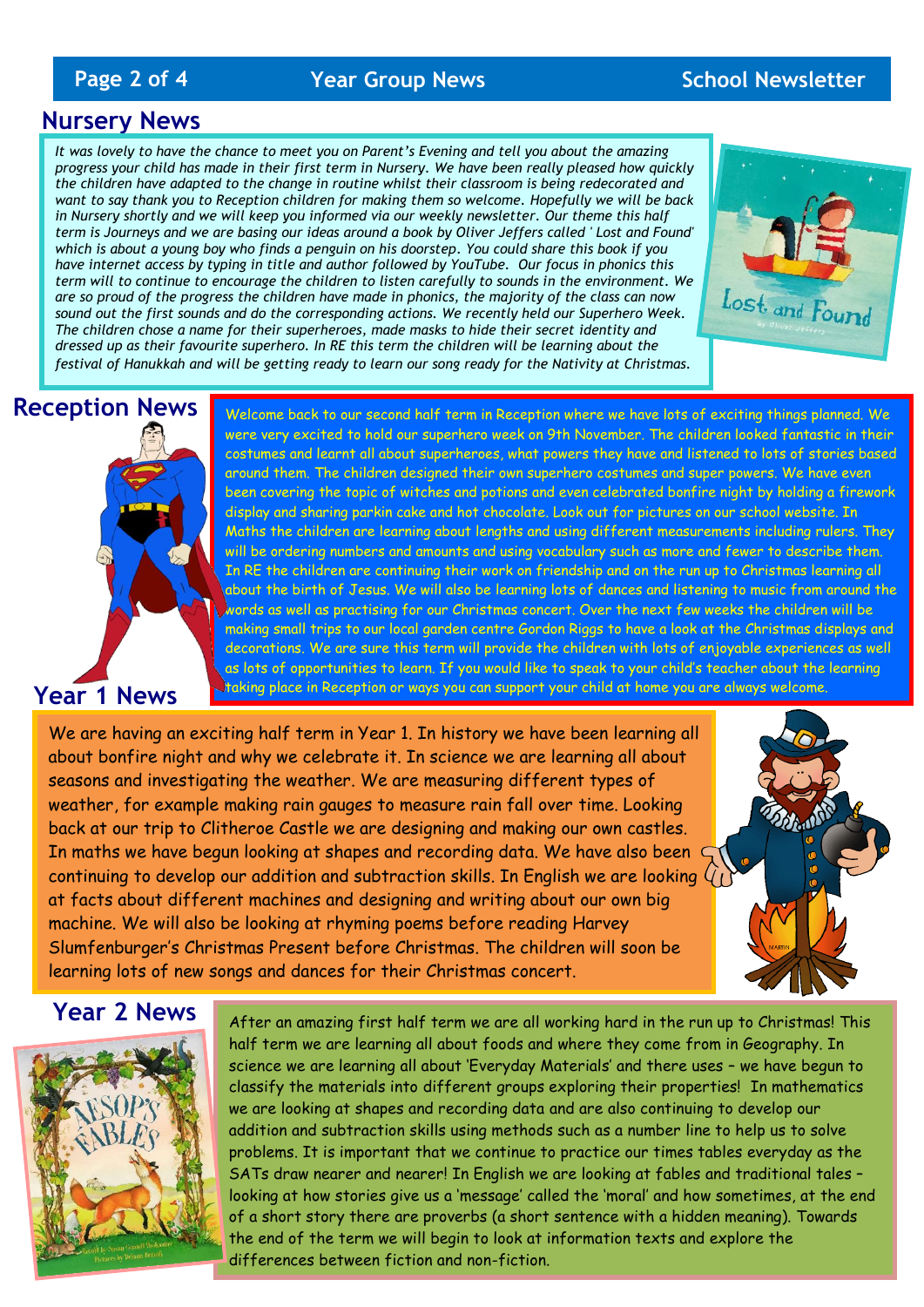#### **School Newsletter Year Group News Page 3 of 4**

#### **Year 3 News**

*Welcome back to the second half-term in Year 3! This half-term, we will be continuing reading and writing about a range of fiction and non-fiction texts, including poetry, and really concentrating on our handwriting. In Mathematics, we will become really confident with the four number operations (adding, subtracting, multiplying and dividing), learning new methods, and also practicing fractions. In Science we will find out all about light and all of the exciting things we can do with it, whilst in History we will be delving way back in time to discover the people of the Stone Age! We will focus on the very special Christmas story in Religious Education and will be becoming healthy eaters in our DT lessons! PE days are still Tuesdays, Wednesdays and Fridays, with Wednesday being our outdoor games day. We're all looking forward to another super half-term!*



# **Year4 News**

### **Year 5 News**

*Wow November already! We welcome children and families back to Year 4 and hope your half term break was enjoyable. Last term was a very busy one and the children settled quickly and worked extremely hard to learn the routines of a new year group. Mr Jolly and Mrs Cavill particularly enjoyed meeting all the parents at parents evening. It was a fantastic turn out and your support is greatly appreciated. This term The Romans are coming!! Year 4 will be revisiting the history theme the Romans with Year 4 objectives. In science we are studying the "States of Matter,"with lots of practical science around Solids, Liquids and Gases.*  We will investigate what happens to material when heat is applied or reduced. In *the run up to Christmas our RE unit centres around the life of Jesus. As always a busy term at St Peter's with lots to look forward to. Thank you for your continued support of Learning Log homework and reading at home. The children seem to be enjoying the newly purchased reading scheme.*

We are really looking forward to this half term where as usual in Year 5 we will be setting ourselves challenges to help us learn and reach our targets! In English we will be looking at writing biographies, autobiographies and reading classical poetry by Lewis Carroll. Maths will continue to be challenging and fun looking at place value, addition and subtraction, measures and problem solving involving money and decimals. In Science we will continue looking at life cycles with the focus being on humans and this term we will be covering the Geography topic of 'The Amazon'. In RE we will be looking at how Christians celebrate Christmas around the World as well as how the story is told through the Gospels of Matthew and Luke. Shelters will be our focus in DT, where not only will we be studying them, but we will also build some of our own.

website page of come in and ask your child's come in and ask your child's class teacher. The come in and ask y<br>The come in and ask your child's class teacher.



## **Year 6 News**



In English recently, we have studied narrative recount texts and the work of the significant author Philip Pullman and we will be moving onto instructions and explanations. There will be a range of areas covered during Maths lessons: place value, decimals, addition, subtraction, decimals, shape, angles, multiplication, division and fractions. We will be looking at SATs style questions and working on mental arithmetic and reasoning skills. Our Science topic is 'Electricity' and in History we will be learning about how World War II impacted on our local area. We will be enhancing our learning by visiting Touchstones Museum and exploring the cenotaph and memorial gardens. In RE we will be learning about Proverbs from The Bible and following this we will be learning about Advent. In Design and Technology we will be looking at different structures. We hope that the children are using their CGP study books for Maths, English and SPaG alongside the weekly task we set for them to complete in their Question books.